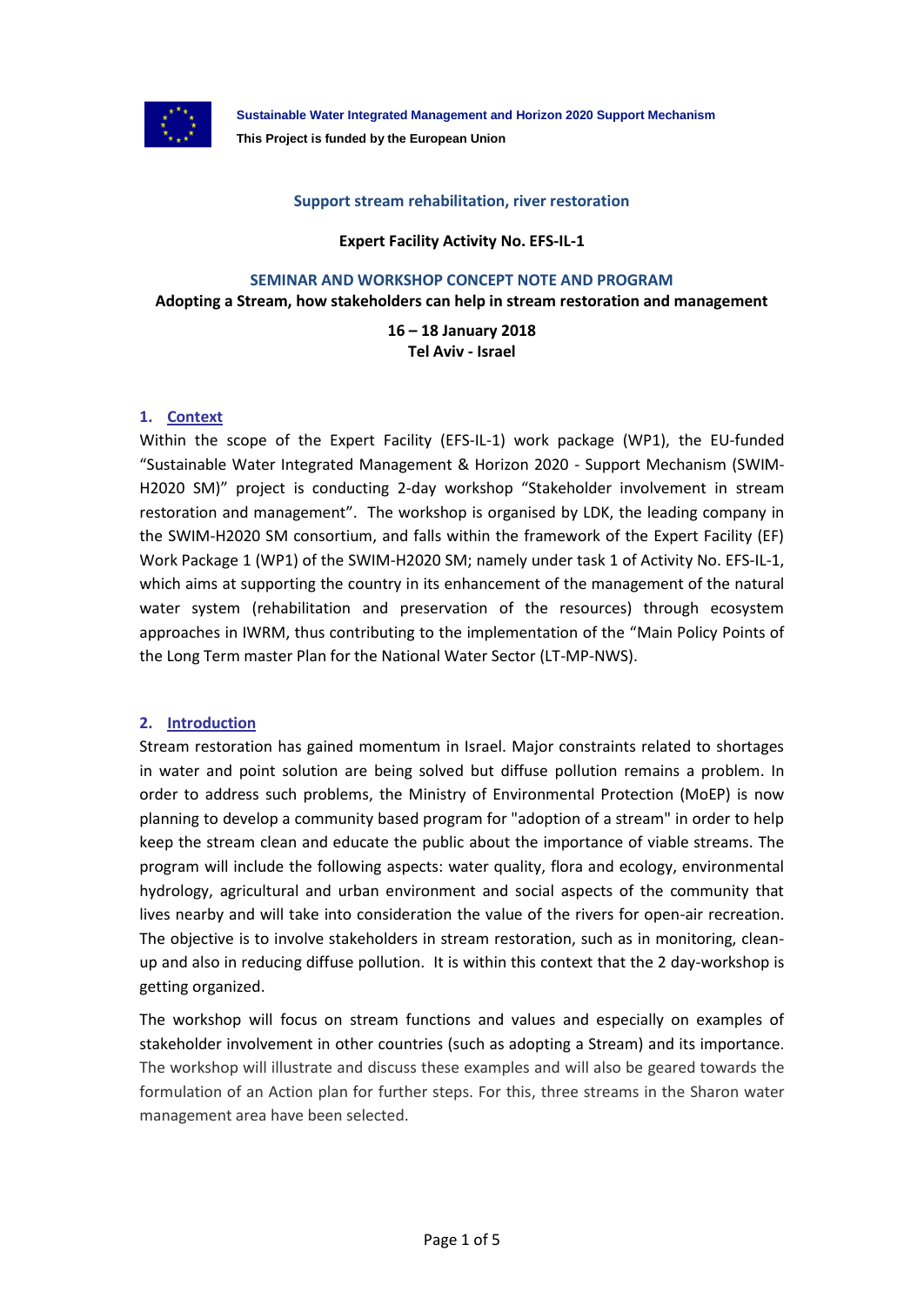

# **3. Scope and Objective**

The general objective of the workshop is to support the MoEP in its plans to develop a community based program for "adoption of a stream".

The first part of the workshop will inform and inspire local stakeholders and authorities with examples of adopting a stream, in order to give input to a discussion how stakeholder involvement may be initiated locally. It will also discuss the values and functions of stream. Examples focus on the tasks and roles performed by stakeholders and the way in which these are organized. Examples have mainly been taken from other Mediterranean countries especially those that also harbor intermittent streams, which are also common in Israel.

The second part of the workshop is more interactive and will focus on the Poleg, Alexander and Hadera streams that are part of the Sharon water management authority. It will discuss the need and tasks for stakeholder involvement, identify stakeholders, discuss strategies for their involvement and the organizational form of an Adopting a stream program in order to involve them. It will result in the formulation of an Action plan that will describe tasks and responsibilities and first steps for initiating such a program.

# **4. Content**

The workshop will take two days. The first day will have a focus on stream values and functions and examples of stakeholder involvement. The second day will be more interactive, engaging stakeholder in discussions regarding the need and potential for stakeholder involvement.

### **Day 1 (Tuesday, 16 January 2018)**

- Session 1.1: Stream values and functions:
- Session 1.2: Adopting a stream examples from other countries:

### **Day 2 (Wednesday, 17 January 2018)**

- Session 2.1: Introduction to the Poleg, Alexander and Hadera streams, management needs and potential stakeholder involvement.
- Session 2.2: Action plan: discussing and identifying the next steps in order to initiate an "Adopting a stream "program in Israel and for selected streams.

# **5. Specific Objectives of the workshop**

Specific objectives of the course include:

- Introduce the relevant stakeholders are to the streams' values and functions, the impact of non-point source pollution on the streams.
- Demonstrate examples on the role that the communities can play in maintaining / rehabilitation; based on existing models for "adoption of a stream "applied in different countries; preferably from South Europe.
- Identify jointly with the stakeholders the long, medium and short term objectives of the "Adoption of a stream" program.
- Agree with the stakeholders on the extent to which the relevant actions (needed to enhance and/or monitor water quality, flora and ecology, environmental hydrology, agricultural and urban environment taking into consideration the rivers' value for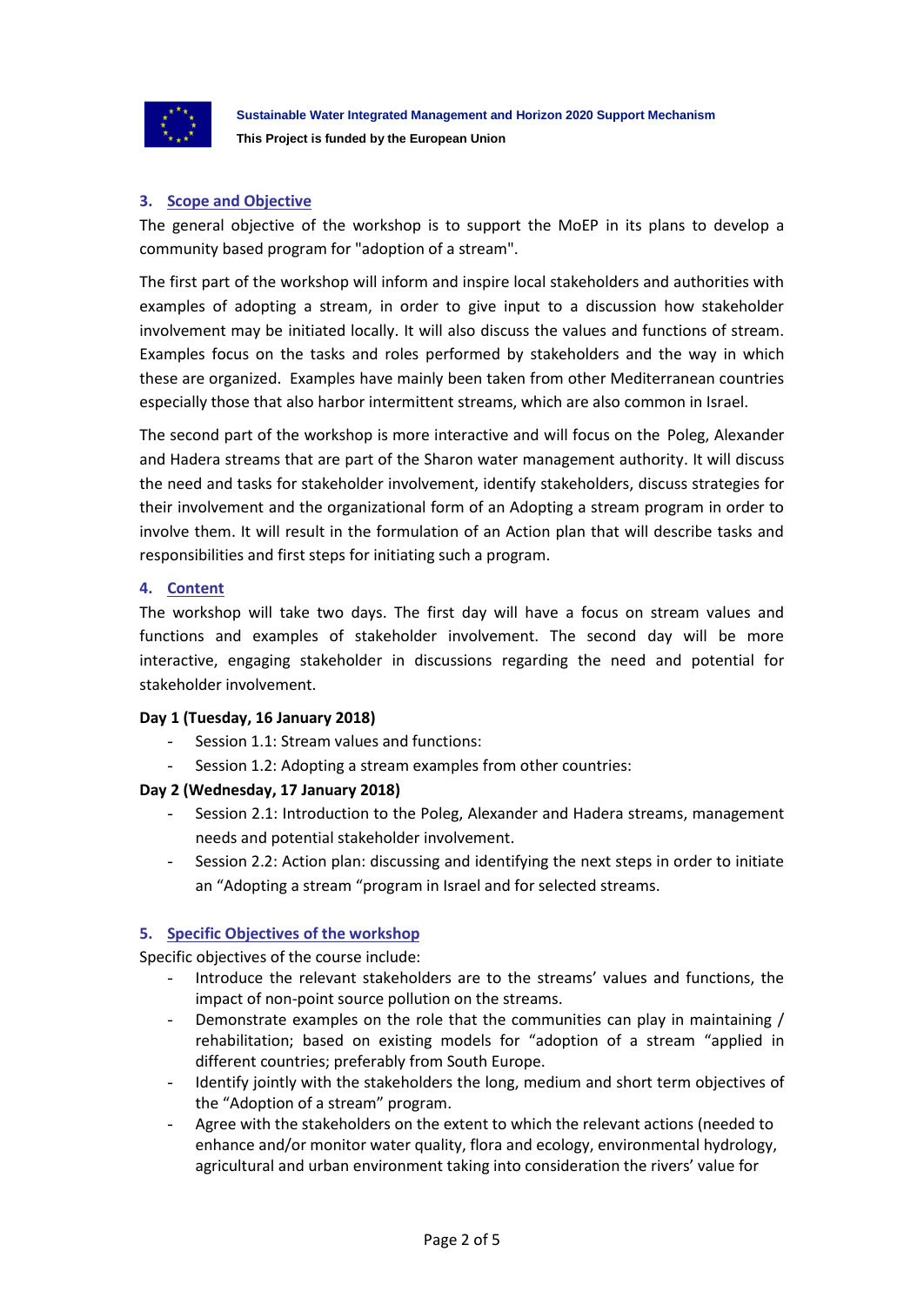

**Sustainable Water Integrated Management and Horizon 2020 Support Mechanism This Project is funded by the European Union**

open recreation) will be covered in the short, medium and long terms in order to attain healthy/sound environmental status,

- Select the appropriate model for the public involvement in preservation/rehabilitation/monitoring/ development and maintenance of selected streams
- Recommend an Action Plan for implementation.

# **6. Target Audience**

The following target audience has been identified:

- Drainage and stream authorities,
- Local municipal authorities,
- CSOs/NGOs
- Relevant ministries: MoEP, Ministry of Agriculture, Nature and Parks Authority
- The Society for the Protection of Nature.

The target number of participants in the workshop is up to 35 participants.

# **7. Methodology and Structure of the Workshop**

The workshop is intended to be participatory and interactive, making use of Powerpoint presentations, interactive question & answer sessions, working sessions with maps on the table with a focus on local cases, and field visits. The idea is to look at the three streams as examples that illustrate the kind of problems in which stakeholders may play a role.

Every day will start with a short introduction to the theme and desired output of the day and a summary of the take-away's of the previous day. Upon suggestion of the beneficiary, the daily sessions are scheduled from 9h00am until 16h00pm.

Preparation included a detailed outline of the content of the presentation which was discussed in September with the representatives of the beneficiary. Based on this outline a first set of presentations was set up and discussed with representatives. A final set of presentations will be put up for discussion in the second half of December, and for the project approval at least 2 weeks prior to the workshop. Final review and comments is planned late December. A general summary of the contents will also be made available prior to the workshop which describes the European experience in adopting a stream.

The language of the Workshop will be English, but during the interactive sessions specific discussions will be in Hebrew of which the outcome will be summarized in English.

### **8. Resource Persons**

- Jasper Fiselier, River restoration expert. SWIM-H2020 SM non key expert
- Avi Uzan, Fresh water ecologist (Israel's Nature and Park Authority, NPA)
- Dror Epstein (Sharon water and sewage Authority)
- Yohanan Oron NANA, stakeholder organisation Alexander river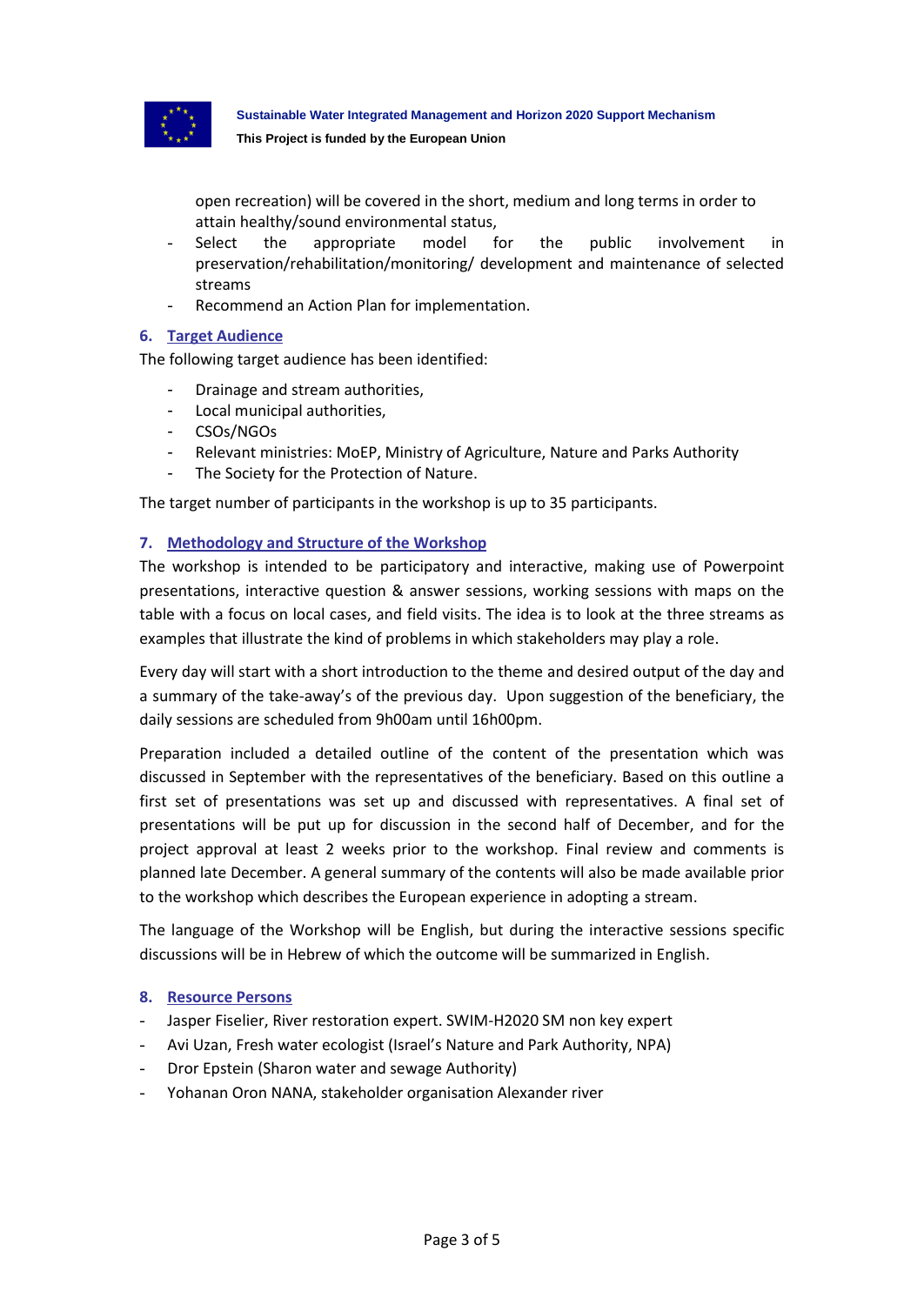

# **9. Outcomes of the Workshop**

- Familiarisation of the participants with the stream values and functions and examples of adopting a stream programme from other countries.
- Identification of the potential for stakeholder involvement in stream restoration, taking the Poleg, Alexander and Hadera streams as representative examples.
- Action plan for the initiation of an "Adoption of a stream" programme; describing the general steps (scheme) and tools needed in order to start such a program, including the way it can be organized and financed.

### **Provisional Agenda: SWIM-H2020 –EFS-IL1-WP1**

# **Day 1 (Tuesday, 17 January 2018)**

| <b>Time</b>     | <b>Description</b>                                                                                                                         |
|-----------------|--------------------------------------------------------------------------------------------------------------------------------------------|
| $09:00 - 09:15$ | Welcome and opening remarks - Deputy Director General,<br>Ministry of Environmental Protection                                             |
| 09:15-09:30     | Welcome & Objectives of the Course Introduction to Day 1                                                                                   |
| $09:30 - 10:15$ | Stream functioning:<br>Ecological functioning and values                                                                                   |
| $10.15 - 11:00$ | Use and impacts:<br>Ecosystem services and values<br>Human interventions and impacts                                                       |
| 11:00 - 11:30   | <b>Coffee Break</b>                                                                                                                        |
| $11.30 - 12:30$ | stream restoration and the NPA's rational - Avi Uzan                                                                                       |
| 12:30 - 13:30   | Lunch                                                                                                                                      |
| 13:30 - 14:45   | Examples of adopting a stream:<br>-Examples from Italy, Spain, France<br>-Examples from other countries<br>Q&A 15 min (Plenary).           |
| 14:45 - 16:00   | How to involve stakeholders and the public<br>-Type of activities<br>- How to involve them and keep them involved<br>Q&A 15 min (Plenary). |